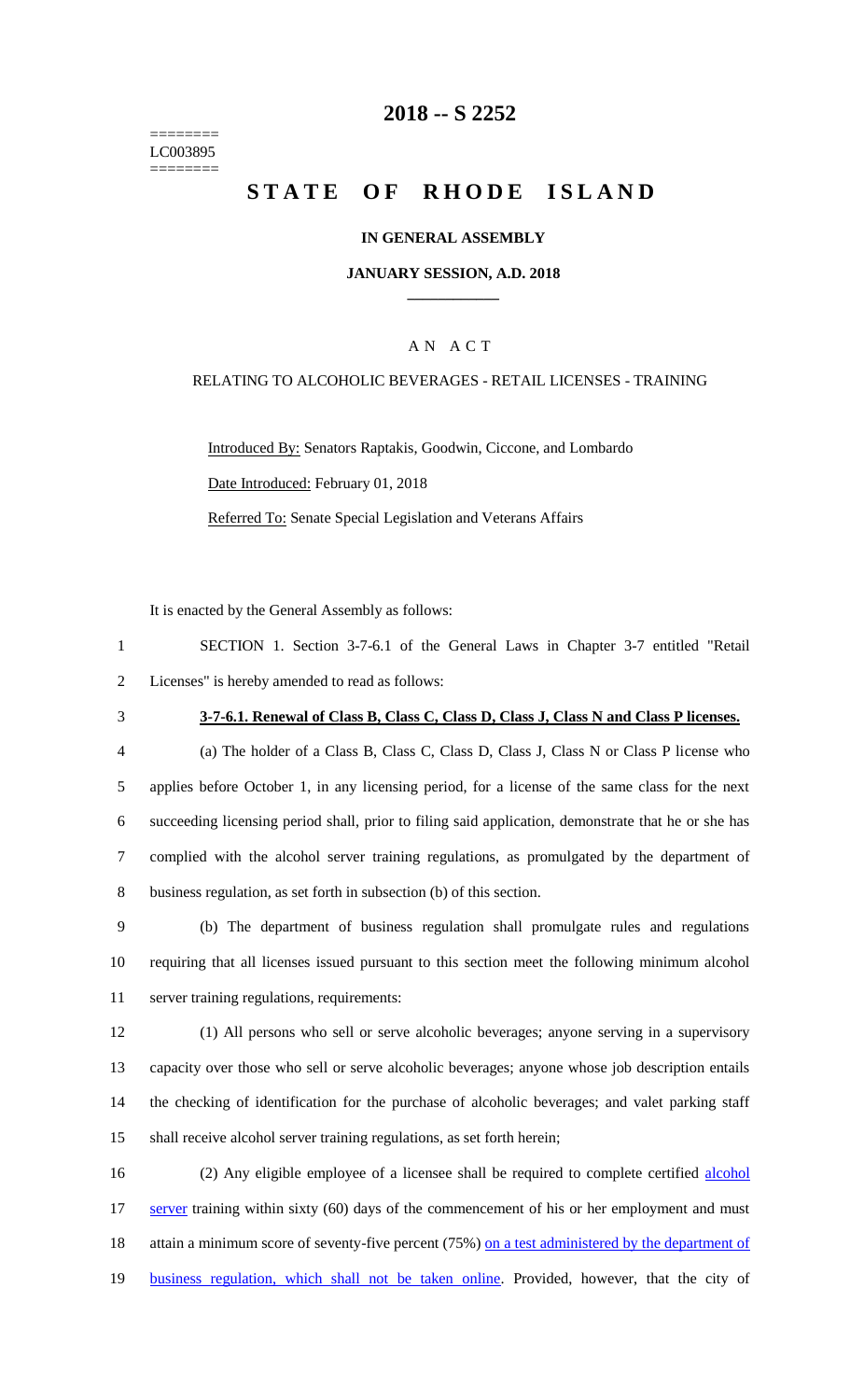Pawtucket and the town of Smithfield may require eligible employees to complete the certified training program, prior to employment within the city or town. Individuals certified by an alcohol server training program prior to December 31, 2005, are exempt from the certification requirements herein, not to exceed three (3) years;

(3) Licensees shall require servers to be recertified every three (3) years;

(4) As a condition of license renewal, and as part of the license renewal application, each

 licensee must submit to their municipality information verifying that all persons listed under subsection (b)(1) of this section and employed by the licensee for more than sixty (60) days in the past year have completed a certified program within the last three (3) years;

 (5) All persons identified under subsection (b) of this section must have their valid server permits on the premises when engaged in the sale or service of alcoholic beverages; and

 (6) Individuals who have been issued a server permit in another jurisdiction by an approved Rhode Island alcohol server training program shall be determined to be in compliance with this section subject to the three-year (3) limitation contained herein.

 (c) Only alcohol server training programs that meet the following criteria as determined by the department of business regulation may be eligible for certification:

 (1) Training is provided in all basic information relevant to servers, including, but not limited to:

(i) The physiological effects of alcohol;

20 (ii) Alcohol's association with social problems;

(iii) Coverage of legal requirements related to alcohol service;

(iv) How to identify patrons who are impaired; and

(v) Techniques in refusing service to intoxicated patrons.

(2) Training is provided in more than one medium including, but not limited to, video,

training manual, and/or role playing related to refusal of service to intoxicated drinkers;

(3) Training in preventing sales to underage drinkers, including training in detection of

fraudulent identification; and

 (4) Training shall entail no less than two (2) hours, and no greater than four (4) hours in duration, with no absentee certification.

 (d) Notwithstanding the criteria established under subsection (c) of this section, an internet- or computer-based alcohol server training program shall be eligible for certification if the following criteria are met:

 (1) Training in all basic information, as outlined in subsection (c)(1) of this section, is included in the program;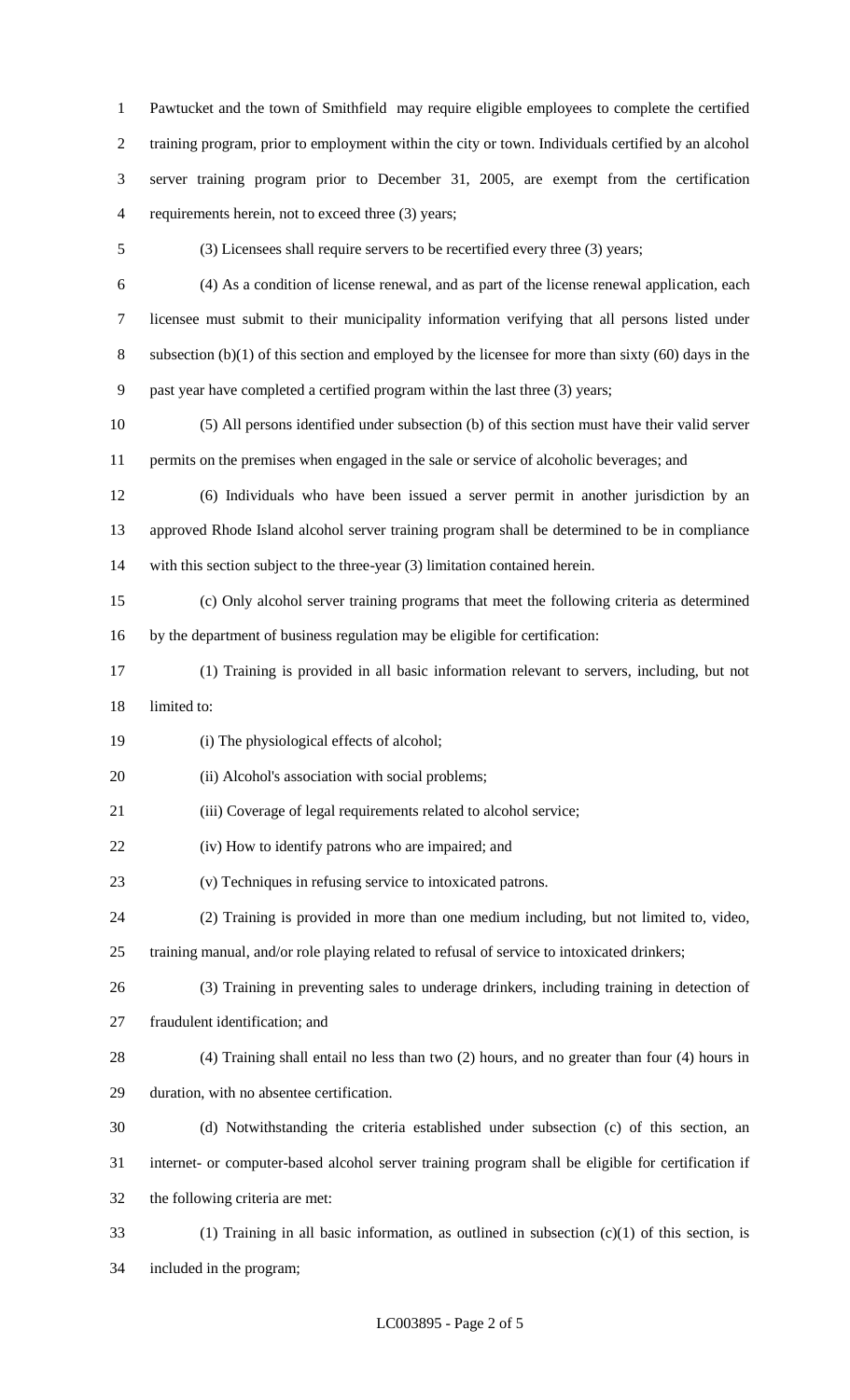(2) Training in preventing sales to underage drinkers, including training in detection of fraudulent identification, is included in the program; and

 (3) Training program is designed to periodically verify that a trainee has reviewed and obtained a working knowledge of information presented through the internet or computer training program.

 (e) (1) Testing procedures, test content, and grading procedures shall be approved by the department of business regulation to ensure testing integrity and consistency with program requirements contained in subsection (c) herein. The department of business regulation is authorized to audit, in a method it shall determine, any approved server training program;

 (2) Training programs, pursuant to rules and regulations promulgated by the department of business regulation, shall be recertified every three (3) years; and

 (3) Server permits shall be issued by the server training programs in a form approved by the department of business regulation. Said permits shall include, at a minimum, the name of the server, the date of issuance, and the name of the server training program.

 (f) The department of business regulation shall promulgate and enforce rules and regulations for noncompliance as follows:

 (1) Graduated penalties for licensees for violations within a three-year (3) period beginning with an initial written warning for violations within a three-year (3) period for a first violation; a written warning for a second violation; a fine not to exceed two hundred fifty dollars (\$250) for a third violation or noncompliance; and a license suspension for subsequent violations;

 (2) For violations within a three-year (3) period, graduated penalties for training programs beginning with an initial written warning, a written warning for a second (2nd) violation, and a suspension and/or decertification for a third (3rd) violation or for repeated noncompliance;

 (3) For violations within a three-year (3) period, graduated penalties for servers beginning with an initial written warning; a written warning for a second violation, and a loss of server training certification for a third violation or noncompliance; and

 (4) Failure to have a valid server permit on their person shall not constitute a violation, provided, proof of a valid permit is provided within ten (10) days thereof.

 (g) In order to provide for uniformity, any enactment by any government body relating to alcohol server training programs pertaining to Class B, Class C, Class D, Class J, Class N, and Class P licenses, as provided for herein shall be by statute as enacted by the general assembly.

 (h) The respective departments shall promulgate said regulations no later than October 1, 2005. The department of business regulation shall review and certify eligible alcohol server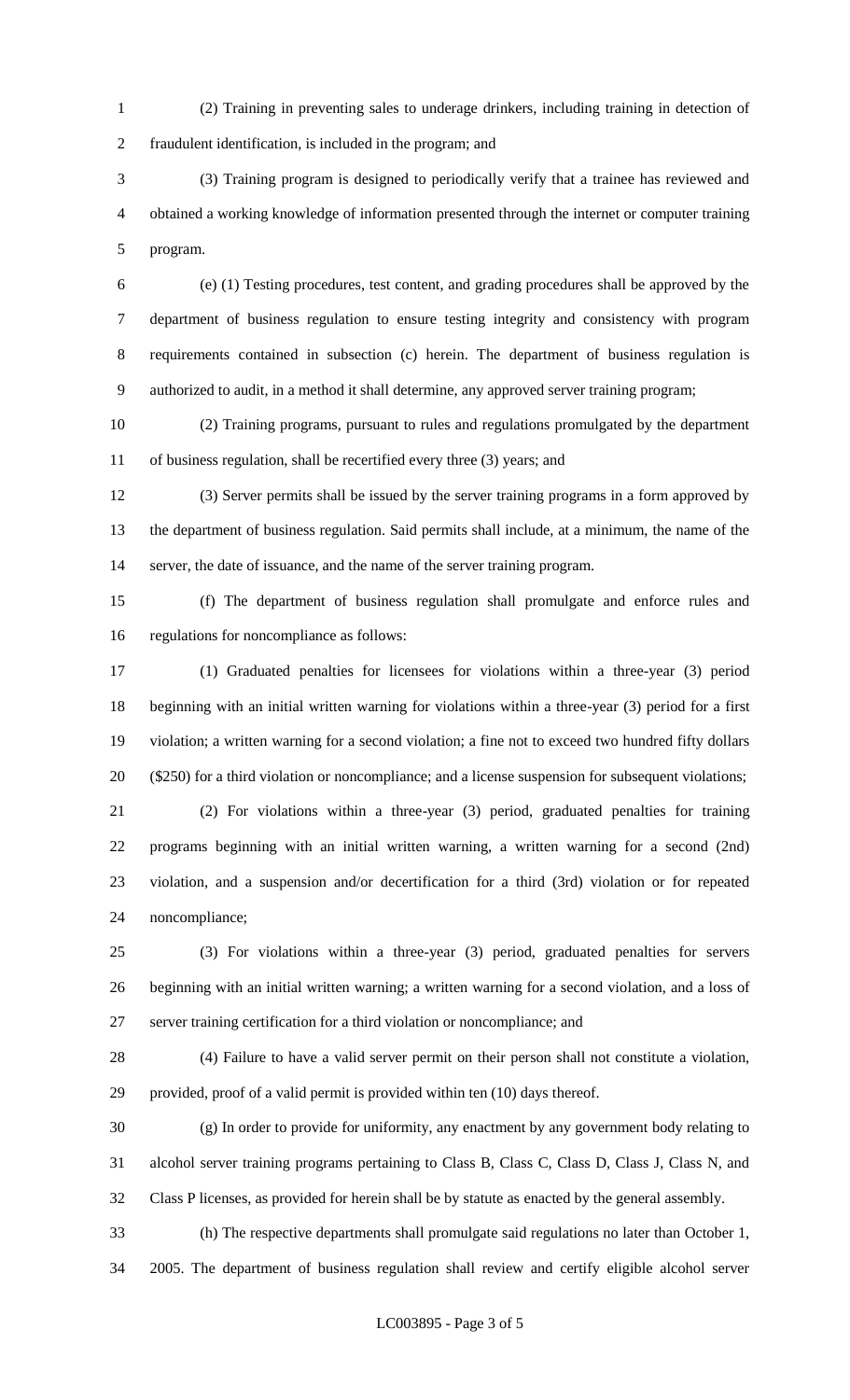- 1 training programs no later than January 1, 2006. The department of business regulation shall 2 notify applicants of any deficiencies not later than December 1, 2005. All licensees shall be in 3 compliance with said regulations within ninety (90) days of January 1, 2006, or be subject to the 4 penalties set forth herein.
- 5 SECTION 2. This act shall take effect upon passage.

======== LC003895 ========